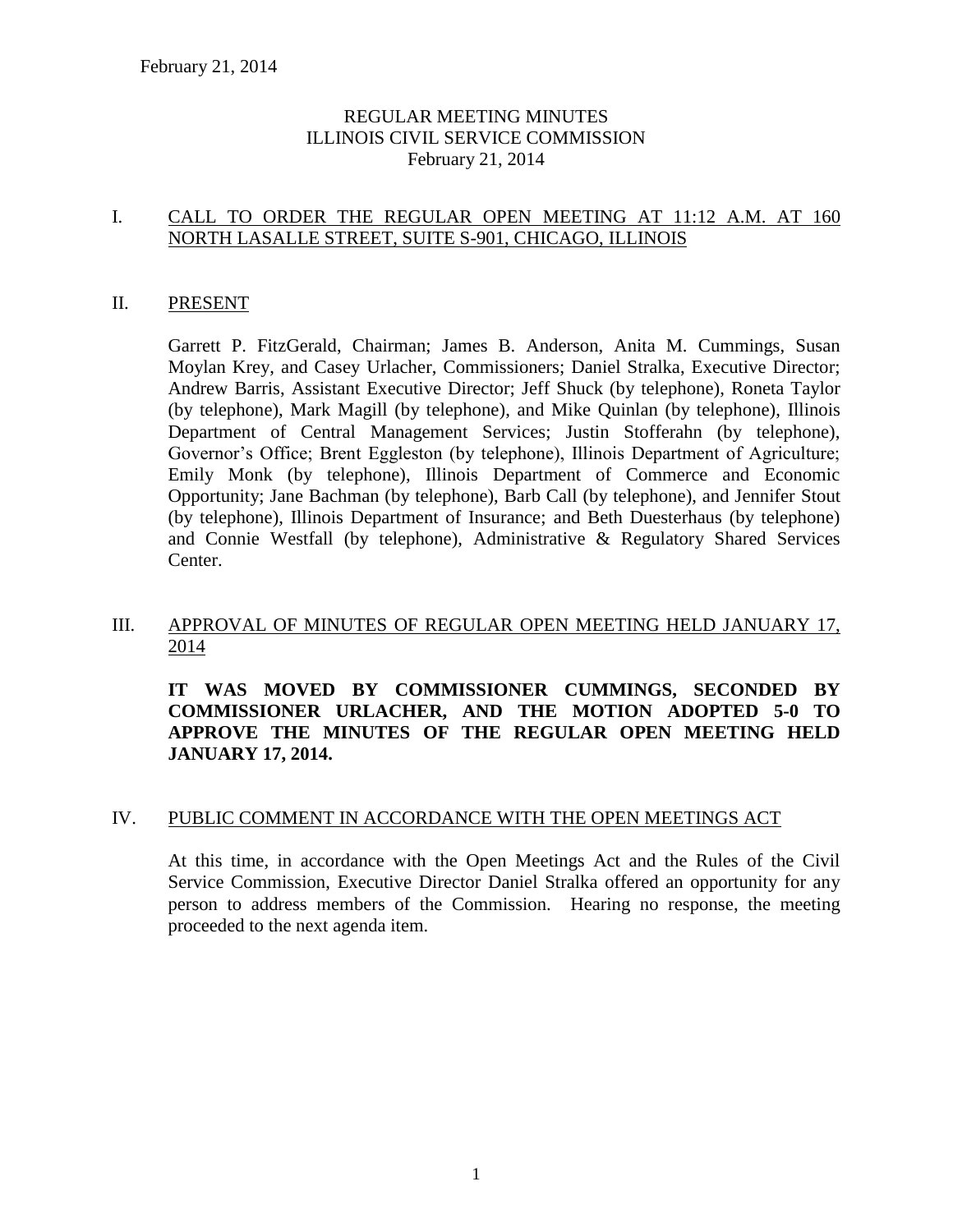#### $V<sub>r</sub>$ EXEMPTIONS UNDER SECTION 4d(3) OF THE PERSONNEL CODE

# A. Report on Exempt Positions from Illinois Dept. of Central Management Services

|        | Total     | Number of Exempt |
|--------|-----------|------------------|
| Agency | Employees | Positions        |
|        |           |                  |
|        |           |                  |
|        |           |                  |
|        |           |                  |
|        |           |                  |
|        |           |                  |
|        |           |                  |
|        |           |                  |
|        |           |                  |
|        |           |                  |
|        |           |                  |
|        |           |                  |
|        |           |                  |
|        |           |                  |
|        |           |                  |
|        |           |                  |
|        |           |                  |
|        |           |                  |
|        |           |                  |
|        |           |                  |
|        |           |                  |
|        |           |                  |
|        |           |                  |
|        |           |                  |
|        |           |                  |
|        |           |                  |
|        |           |                  |
|        |           |                  |
|        |           |                  |
|        |           |                  |
|        |           |                  |
|        |           |                  |
|        |           |                  |
|        |           |                  |
|        |           |                  |
|        |           |                  |
|        |           |                  |
|        |           |                  |
|        |           |                  |
|        |           |                  |
|        |           |                  |
|        |           |                  |
|        |           |                  |
|        |           |                  |
|        |           |                  |
|        |           |                  |
|        |           |                  |
|        |           |                  |
|        |           |                  |
|        |           |                  |
|        |           |                  |
|        |           |                  |
|        |           |                  |
|        |           |                  |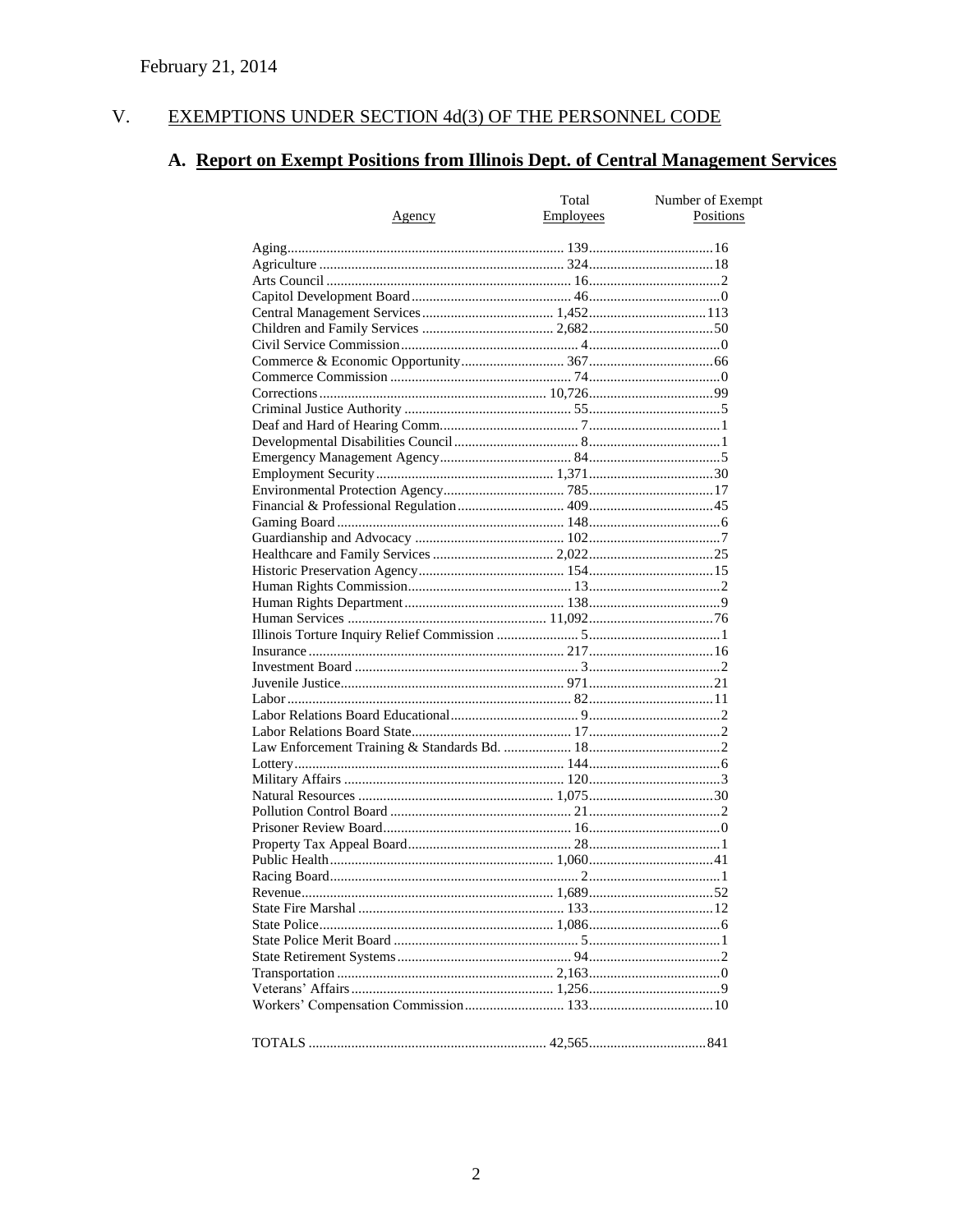#### **B. Governing Rule – Section 1.142 Jurisdiction B Exemptions**

- a) The Civil Service Commission shall exercise its judgment when determining whether a position qualifies for exemption from Jurisdiction B under Section 4d(3) of the Personnel Code. The Commission will consider any or all of the following factors inherent in the position and any other factors deemed relevant to the request for exemption:
	- 1) The amount and scope of principal policy making authority;
	- 2) The amount and scope of principal policy administering authority;
	- 3) The amount of independent authority to represent the agency, board or commission to individuals, legislators, organizations or other agencies relative to programmatic responsibilities;
	- 4) The capability to bind the agency, board or commission to a course of action;
	- 5) The nature of the program for which the position has principal policy responsibility;
	- 6) The placement of the position on the organizational chart of the agency, board or commission;
	- 7) The mission, size and geographical scope of the organizational entity or program within the agency, board or commission to which the position is allocated or detailed.
- b) The Commission may, upon its own action after 30 days notice to the Director of Central Management Services or upon the recommendation of the Director of the Department of Central Management Services, rescind the exemption of any position that no longer meets the requirements for exemption set forth in subsection (a). However, rescission of an exemption shall be approved after the Commission has determined that an adequate level of managerial control exists in exempt status that will insure responsive and accountable administrative control of the programs of the agency, board or commission.
- c) For all positions currently exempt by action of the Commission, the Director of Central Management Services shall inform the Commission promptly in writing of all changes in essential functions, reporting structure, working title, work location, position title, position number or specialized knowledge, skills, abilities, licensure or certification.
- d) Prior to granting an exemption from Jurisdiction B under Section 4d(3) of the Personnel Code, the Commission will notify the incumbent of the position, if any, of its proposed action. The incumbent may appear at the Commission meeting at which action is to be taken and present objections to the exemption request.

(Source: Amended at 34 Ill. Reg. 3485, effective March 3, 2010)

\* \* \*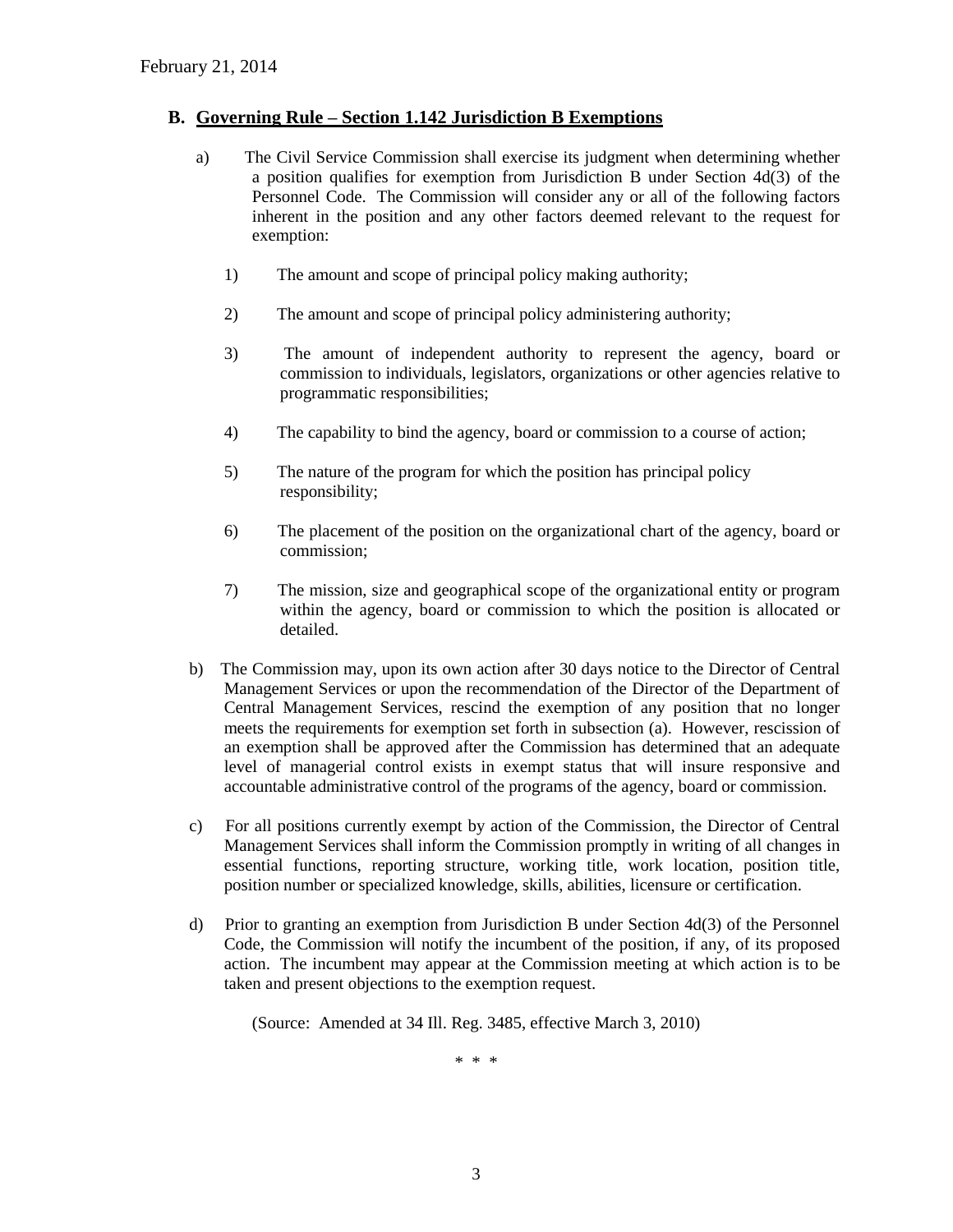### **C. Requests for 4d(3) Exemption**

Executive Director Daniel Stralka reported the following regarding the proposed 4d(3) exemption requests and indicated he would address Items C and E together since both were from the same agency and involved State Fairs.

 As to Item C, this request is from the Department of Agriculture and was continued from last month after the agency clarified the position description just prior to the meeting. It is for an Assistant State Fair Manager, a position that reports to the State Fair Manager who reports to the Assistant Director who reports to the Director. The State Fair Manager was first granted exempt status in 2003. Now the agency is splitting the responsibilities for running the State Fair between the State Fair Manager who would retain principal policy responsibility for traditional fair activities and this new position which would have principal policy responsibility for the entertainment portion of the fair. This is a textbook case of an agency having a program that supports an exempt position, then divides the program's responsibilities in an attempt to support an additional exempt position. The only problem with this is that it can conflict with the statutory language that Section 4d(3) exemptions be limited to those positions with "principal" policy responsibility. Historically, the Commission has approved such requests when it finds a sufficient amount of principal policy responsibility remains in both positions to justify exempt status. When the principal policy responsibility is excessively diluted by such a division or the additional positions have an insufficient amount of independent decision-making authority, the Commission will deny the request.

With regard to this request, Staff tentatively recommended approval based on the amount of independent authority that the agency vested in this position to make decisions in this limited regard and commit the expenditure of agency funds. The entertainment portion of the State Fair encompasses responsibility for eight free stages with an expenditure of \$150,000 as well as the grandstand which books 20 paid acts with a payout around \$1,500,000. Staff also took into account how the perceived success or failure of the State Fair is typically the subject of much media scrutiny. The agency also indicated this position would have promotional responsibilities related to the State Fair. Staff was less convinced by this assertion. The agency already has two other positions involved in promotional activities that are 4d(3) exempt. This would make a third and is another example of dilution of program responsibility among multiple positions to make it nearly impossible to identify which would have sufficient responsibility to support a principal policy exemption.

Brent Eggleston, Illinois Department of Agriculture, indicated that this was an accurate description of the agency's request. Commissioner Krey asked what had changed in the State Fair program area to prompt the need for this exempt position. Eggleston responded that the agency was striving for growth in the State Fair. Planning has already started for this year's State Fair and the assistance of this position is needed for this planning. Commissioner Krey indicated she did not understand this response. She asked again if there has been any changes in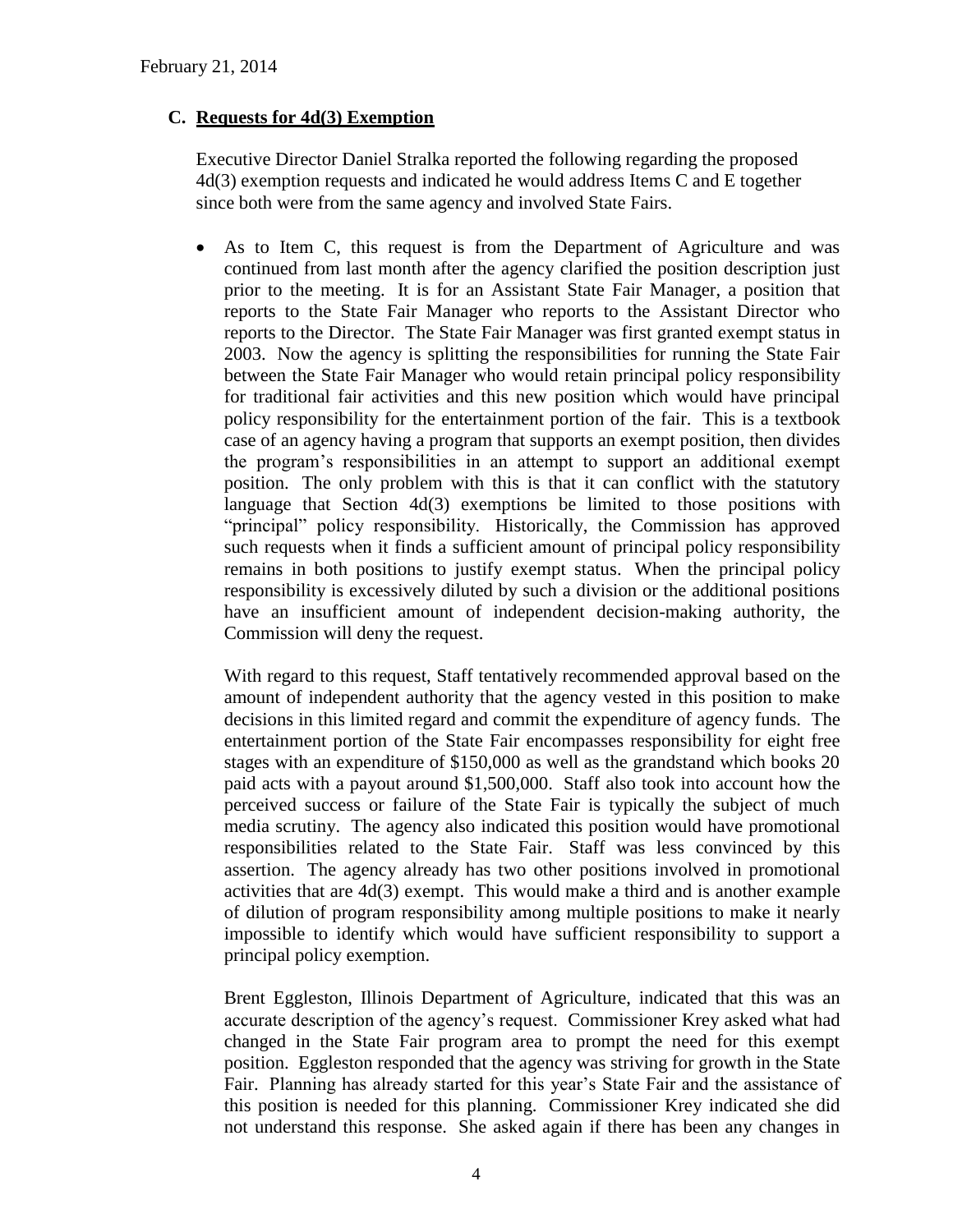the State Fair program. Brent Eggleston responded as to how changes are planned for the Happy Hollow area as an example of changes to the State Fair. Chairman FitzGerald inquired as to whether this position and Item E will be full-time or seasonal. Brent Eggleston indicated they were both full-time positions. He reiterated how planning for the following year's State Fair starts immediately after the end of the current State Fair. Commissioner Anderson asked the agency representative to respond to the Staff's concern regarding dilution of program responsibility. Brent Eggleston stated that both the State Fair Manager and Assistant State Fair Manager would work in conjunction with each other in planning for and running the State Fair. Commissioner Anderson cited the language of Section 4d(3) and asked how this position would fill one or both statutory requirements. Brent Eggleston reiterated how the requested position would work with the State Fair Manager. Chairman FitzGerald inquired if the agency had already made an appointment to this position. Brent Eggleston indicated it had not. Commissioner Krey commented that she still was unable to identify the required principal policy component to this request. Brent Eggleston replied that this position was needed to help promote the upcoming State Fair. Chairman FitzGerald asked the agency representative to provide examples of policy decisions this position will be making. Brent Eggleston indicated it would be booking new entertainment and expanding the types of entertainment acts that would be offered. Chairman FitzGerald asked what this position's responsibilities are while the State Fair was in progress. Brent Eggleston indicated he was unsure but thought it would involve making sure the entertainment acts went off as planned.

 As to Item E, this request is for the Du Quoin State Fair Manager at the Department of Agriculture, a position that reports to the Chief of Staff who reports to the Director. This position has principal policy responsibility for the operation of the Du Quoin State Fair as well as the Du Quoin State Fairgrounds. Du Quoin is a State Fair that occurs for ten days in late August, and the Fairgrounds host other events throughout the year. This division has an annual budget of close to \$5,000,000 to hold events and maintain the 1,200 acre property, 68 buildings, 30 miles of roads and a campground.

This is a position similar to the State Fair Manager referenced above, but on a smaller scale. The real issue here is whether this program is sufficiently prominent to warrant a principal policy exemption. Executive Director Stralka noted that it is not unusual for a stand-alone facility to warrant a principal policy exempt position. Correctional facilities and Human Services Developmental Centers all have exempt positions due to the challenges of operating such standalone facilities. The State Fair is analogous to this situation as well as the Sparta Trap Shooting Complex which has an exempt position running the facility. These latter two are both unique operations, not duplicated anywhere else in the State except here in Du Quoin. At the same time, not every State campground or facility is entitled to an exempt position to operate it. If the Commissioners agree that the Du Quoin State Fair is sufficiently unique and prominent a program, then exemption would be warranted in this matter. In any event, if an exemption is ultimately granted, Executive Director Stralka suggested that it be made clear that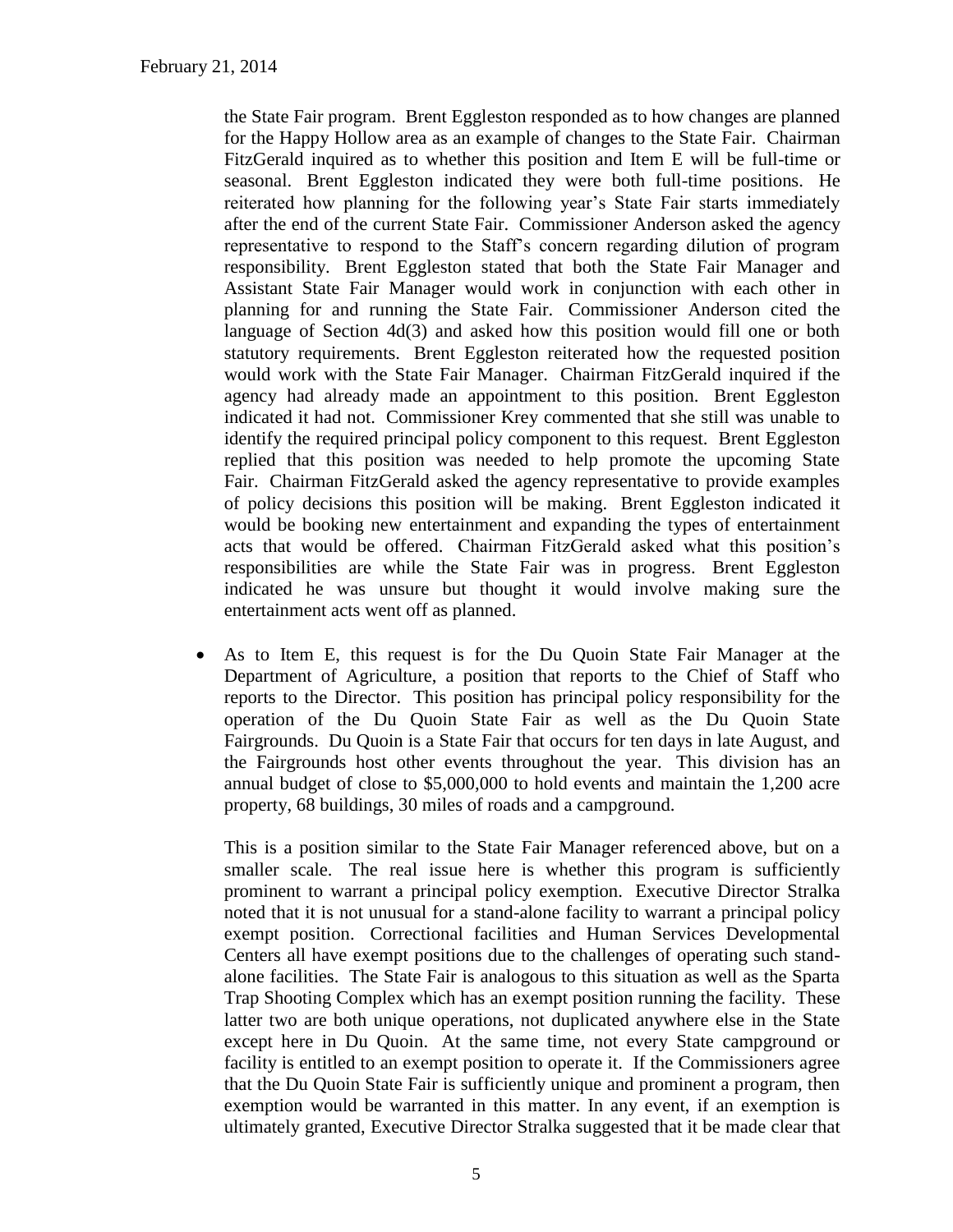it is due to the unique nature of the Du Quoin State Fair and Fairgrounds and not meant to serve as precedent that any stand-alone State facility is entitled to a principal policy exempt position to operate it.

Brent Eggleston indicated that this was an accurate description of the agency's request. Commissioner Cummings asked about the number of buildings on the Du Quoin Fairgrounds. Executive Director Stralka replied that it was 68, and that this information had not been timely furnished to the Commissioners due to a late agency response.

- As to Item D, the Illinois Department of Revenue indicated it wished to withdraw this request.
- As to Item F, this request is for a Manager of Legislative Information at the Department of Commerce and Economic Opportunity, a position that reports to the Manager of the Legislative Affairs Office who reports to the Director. This position was first granted an exemption in 2003, but had the exemption rescinded for extended vacancy in 2009. The agency now seeks to reinstate the exemption. The position description is essentially the same as what was approved in 2003.

This position responds to legislative and constituent inquiries in the agency's legislative office, but in this case with an emphasis on statewide grant program and tax incentive matters. While this function is also performed on a limited basis by the exempt Grant Unit Manager position, the agency contends that the size of the program warrants approving this request. The grant program this position is responsible for consists of approximately 50 individual grants totaling almost \$2,000,000,000. It is also responsible for a dozen tax incentive programs such as the film tax credit and Economic Development for a Growing Economy program or EDGE credits. These have been in the news recently. Given that this position was previously granted an exemption and considering the size and nature of the grants and tax incentive programs, Staff recommended approval of this request.

Staff indicated it has concerns when legislative positions are presented for exemption, such as this one, that include responding to constituent inquiries as an essential function. "Constituent inquiries" is a generic phrase that could include such non-qualifying activities as answering the telephone. For these reasons, as a rule of thumb Staff will not recommend approval of legislative office positions that spend more than half their time responding to constituent inquiries as opposed to legislative communications. The agency indicated in this case that constituent inquiries make up less than 25% of its job functions.

Emily Monk, Chief Operations Officer, Illinois Department of Commerce and Economic Opportunity, indicated that this was an accurate description of the agency's request noted that a provisional appointment to the position had already been made. Commissioner Cummings asked about the number of grant programs that the agency had exclusive of the ones supporting this request. Emily Monk then corrected the Staff presentation that the reference is to 50 grant programs, not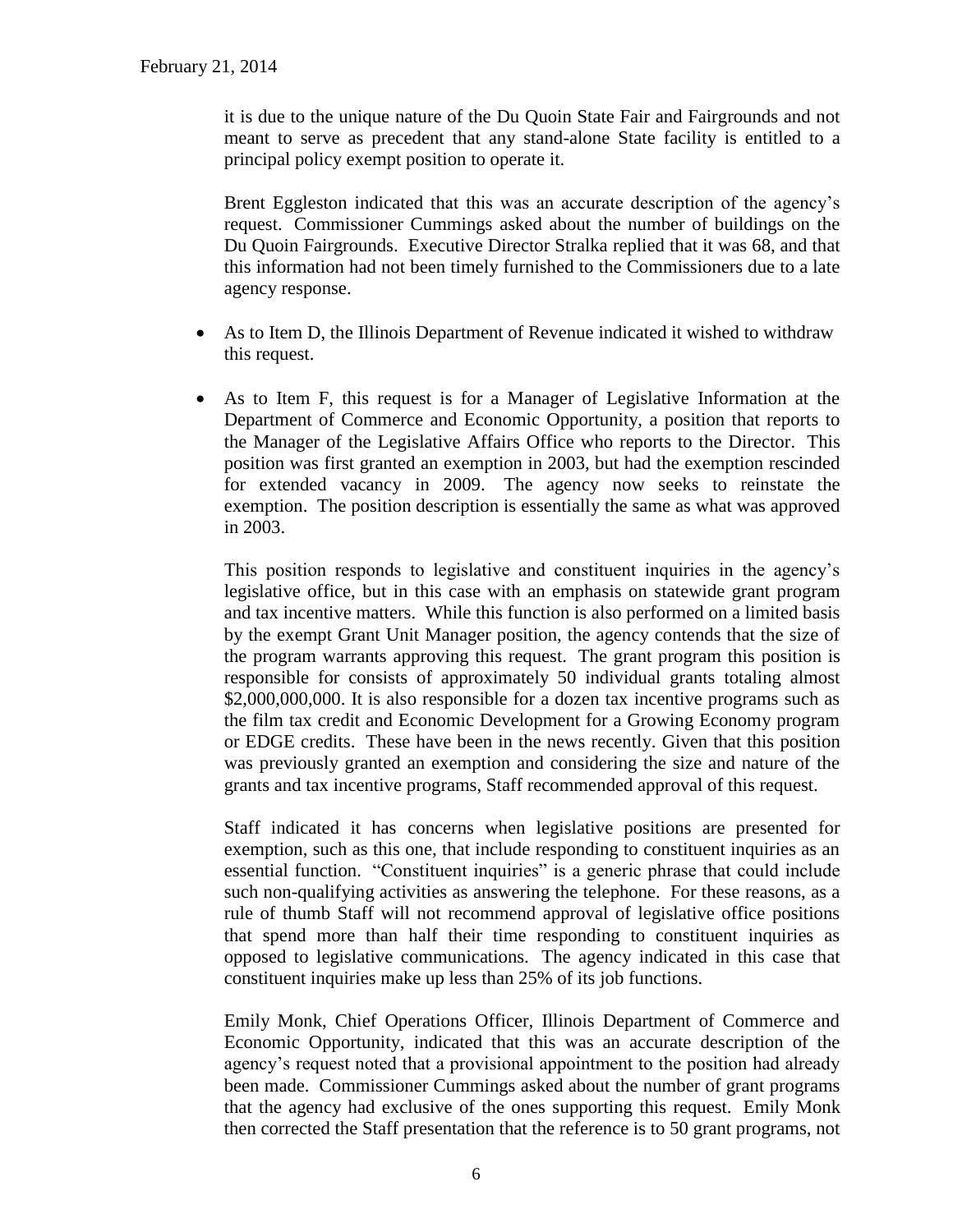individual grants. Monk also clarified that this position does not manage the grant programs but responds to legislative and constituent inquiries about these grant programs. Chairman FitzGerald inquired about the appointment to the position and it was explained how agencies are allowed to make provisional appointments to positions that had been submitted to the Civil Service Commission for consideration pending a final decision by the Commission. Chairman FitzGerald asked that this information be included in the materials provided to the Commissioners.

 As to Item G, this request is for the Health Information Technology Exchange Program Director at the Department of Insurance, a position that reports to the Director. The Health Information Technology Exchange is a program with its roots in the Affordable Care Act. It is envisioned to facilitate the electronic exchange of health information and health insurance information. Two positions were first presented to the Commission for exemption in 2010. The Commission granted an exemption for a Health Care Insurance Program Director, but granted this exemption for only two years. That was because there was a great deal of uncertainty regarding which entity would ultimately end up responsible for this Exchange. It could be the Department of Insurance, a new Authority created by the General Assembly, or it could be taken over by the federal government. That uncertainty remained in 2012 when the exemption was granted for another two years. It is now 2014 and the uncertainty persists. Staff had a conversation with the Department of Insurance and it was agreed that the best course of action would be to seek another two year extension. Staff recommended approval of another two year term exemption for this position.

Staff then noted that the Civil Service Commission Minutes from 2012 indicate that the legislature had already created a Health Information Exchange Authority. This is not accurate. Legislation remains pending to do so and is precisely the reason why the uncertainty persists regarding this exemption. Staff went on to clarify that if approved the two year exemption would start from this meeting, not expiration of previous term. It would expire on the day of the Commission's regularly scheduled meeting for that  $24<sup>th</sup>$  month which in this case would be the third Friday of January 2016. Staff explained that this was being explained for the benefit of agencies and Central Management Services to make it clear when term exemptions expire.

Jane Bachman, CFO, Illinois Department of Insurance, indicated that this was an accurate description of the agency's request.

Chairman FitzGerald then returned the discussion to Item C and noted his personal experience with managing events similar to the State Fair and how the booking of entertainment acts requires a specialized skill set. He indicated he was in favor of this request. Commissioner Urlacher asked why the agency would need new and different assistance with this program if nothing's changed in the program area. Brent Eggleston indicated he did not have a response to that but noted this position would be negotiating cost savings for the State. Commissioner Krey inquired about who has been performing these responsibilities prior to this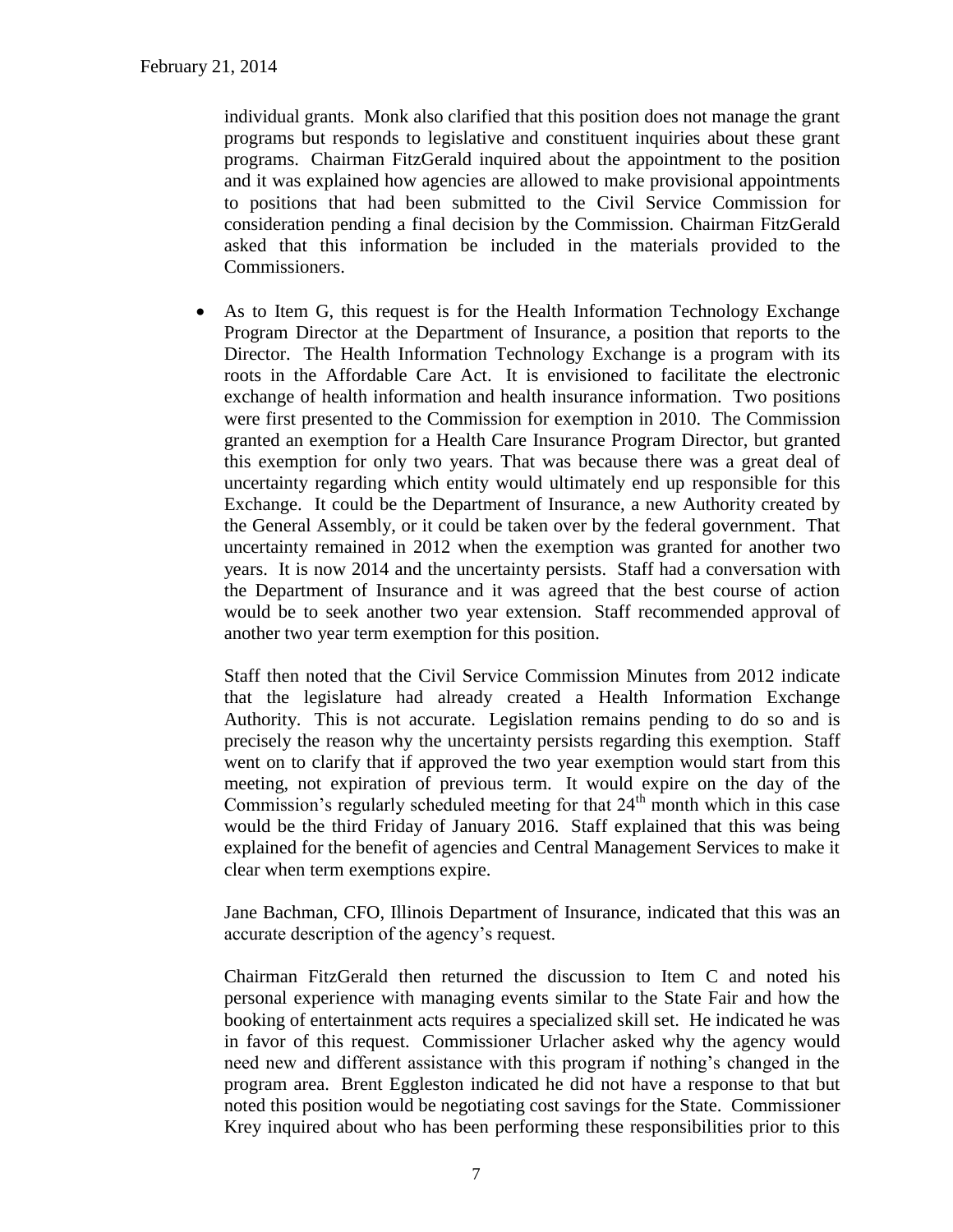request. After brief additional discussion, it was the consensus of the Commissioners to continue this request to allow the agency to provide additional information responsive to their various inquiries. Commissioner Cummings concluded the discussion by asking the agency to be able to respond to the inquiry, "Does the buck stop with this position?"

**IT WAS MOVED BY COMMISSIONER KREY, SECONDED BY COMMISSIONER URLACHER, AND THE MOTION ADOPTED 5-0 TO ACCEPT THE WITHDRAWAL OF THE REQUEST FOR 4D(3) EXEMPTION FOR THE FOLLOWING POSITION:**

#### **D: Assistant General Counsel, Revenue**

**IT WAS MOVED BY COMMISSIONER ANDERSON, SECONDED BY COMMISSIONER KREY, AND THE MOTION ADOPTED 5-0 TO GRANT THE REQUEST FOR 4D(3) EXEMPTION FOR TWO YEARS FOR THE FOLLOWING POSITION:**

**G: Health Information Technology Exchange Program Director, Insurance**

**IT WAS MOVED BY COMMISSIONER CUMMINGS, SECONDED BY COMMISSIONER ANDERSON, AND THE MOTION ADOPTED 4-1, WITH COMMISSIONER KREY VOTING NO, TO GRANT THE REQUEST FOR 4D(3) EXEMPTION FOR THE FOLLOWING POSITION:**

**E: Du Quoin State Fair Manager, Agriculture**

**IT WAS MOVED BY COMMISSIONER ANDERSON, SECONDED BY COMMISSIONER KREY, AND THE MOTION ADOPTED 4-0, WITH COMMISSIONER CUMMINGS RECUSING HERSELF, TO GRANT THE REQUEST FOR 4D(3) EXEMPTION FOR THE FOLLOWING POSITION:**

**F: Manager of Legislative Information, Commerce & Economic Opportunity**

**IT WAS MOVED BY COMMISSIONER KREY, SECONDED BY COMMISSIONER URLACHER, AND THE MOTION ADOPTED 5-0 TO CONTINUE TO MARCH 21, 2014 THE REQUEST FOR 4D(3) EXEMPTION FOR THE FOLLOWING POSITION:**

**C: Assistant Illinois State Fair Manager, Agriculture**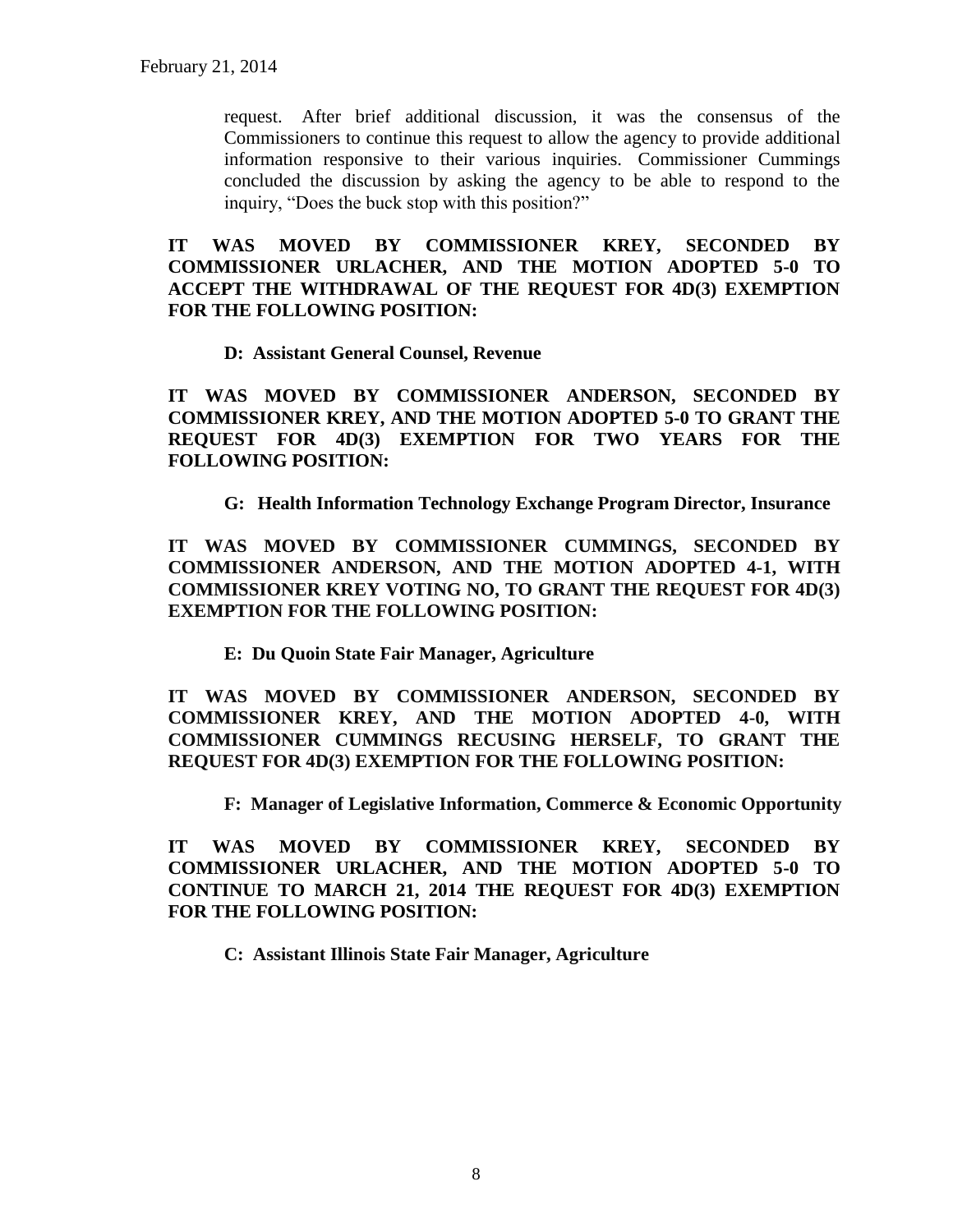### **The following 4d(3) exemption request was withdrawn February 21, 2014:**

### **D. Illinois Department of Revenue**

| <b>Position Number</b>  | 40070-25-07-100-00-02                        |  |
|-------------------------|----------------------------------------------|--|
| Position Title          | Senior Public Service Administrator          |  |
| Bureau/Division         | Legal Services Office/Administrative Office  |  |
| <b>Functional Title</b> | <b>Assistant General Counsel</b>             |  |
| Incumbent               | Vacant                                       |  |
| Supervisor              | General Counsel, who reports to the Director |  |
| Location                | <b>Sangamon County</b>                       |  |

### **The following 4d(3) exemption request was granted February 21, 2014 for two years:**

### **G. Illinois Department of Insurance**

| <b>Position Number</b>  | 40070-14-40-000-00-01 (exemption expires 3/21/14)       |  |
|-------------------------|---------------------------------------------------------|--|
| Position Title          | Senior Public Service Administrator                     |  |
| Bureau/Division         | <b>Health Information Technology Exchange</b>           |  |
| <b>Functional Title</b> | Health Information Technology Exchange Program Director |  |
| Incumbent               | Elizabeth Diaz-Castillo                                 |  |
| Supervisor              | Director                                                |  |
| Location                | <b>Cook County</b>                                      |  |

## **The following 4d(3) exemption requests were granted on February 21, 2014:**

### **E. Illinois Department of Agriculture**

| <b>Position Number</b>  | 40070-11-06-000-00-01                      |
|-------------------------|--------------------------------------------|
| Position Title          | Senior Public Service Administrator        |
| Bureau/Division         | <b>Executive Office</b>                    |
| <b>Functional Title</b> | Du Quoin State Fair Manager                |
| Incumbent               | Vacant                                     |
| Supervisor              | Chief of Staff who reports to the Director |
| Location                | Perry County                               |

### **F. Illinois Department of Commerce & Economic Opportunity**

| <b>Position Number</b>  | 37015-42-00-210-00-01 (previously rescinded 8/21/09)     |
|-------------------------|----------------------------------------------------------|
| Position Title          | <b>Public Service Administrator</b>                      |
| Bureau/Division         | Legislative                                              |
| <b>Functional Title</b> | Manager of Legislative Information                       |
| Incumbent               | Vacant                                                   |
|                         | Manager of Legislative Affairs Office who reports to the |
| Supervisor              | Director                                                 |
| Location                | <b>Cook County</b>                                       |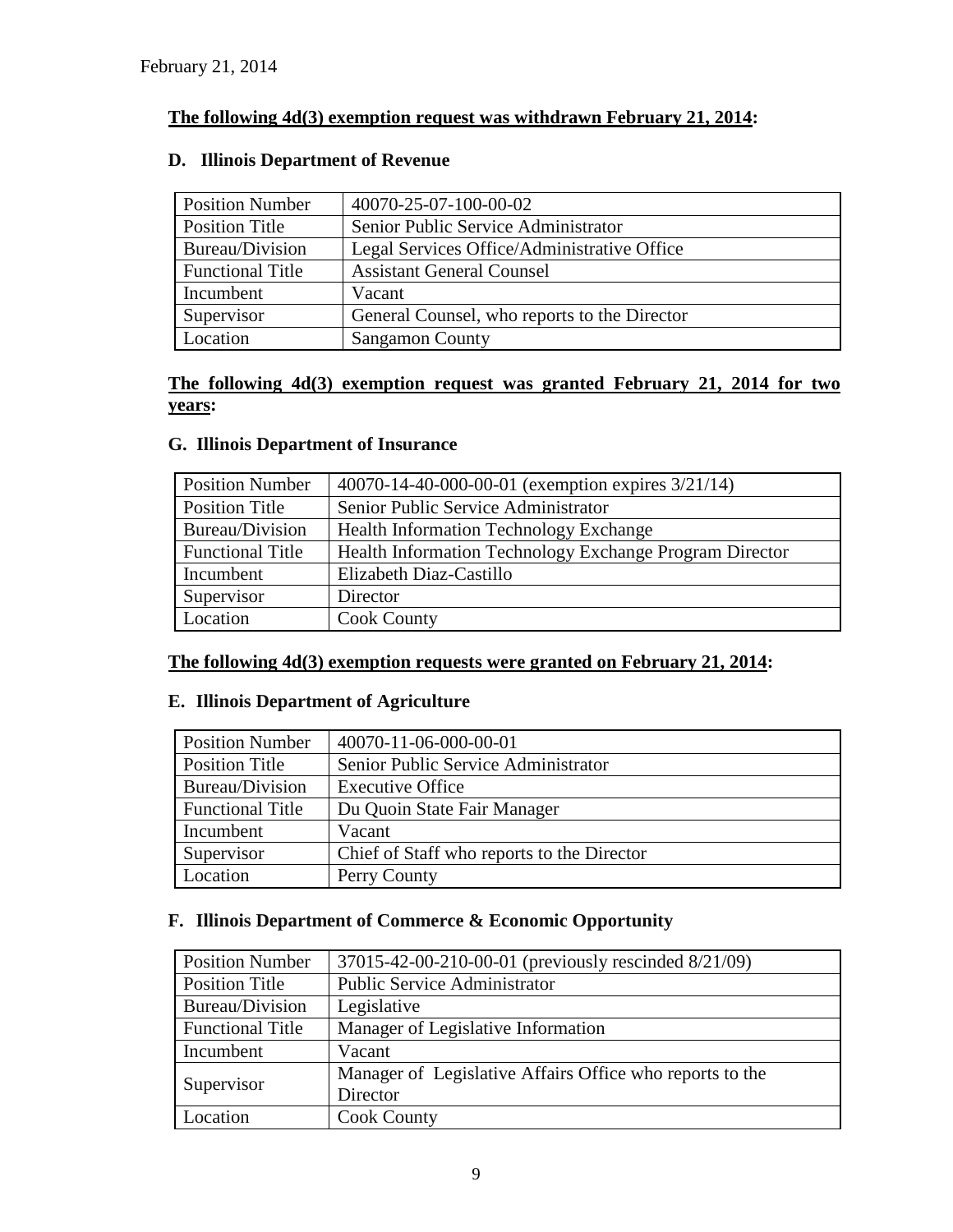### **The following 4d(3) exemption request was continued to March 21, 2014 on February 21, 2014:**

| <b>Position Number</b>  | 40070-11-12-000-00-02                                              |
|-------------------------|--------------------------------------------------------------------|
| <b>Position Title</b>   | Senior Public Service Administrator                                |
| Bureau/Division         | Illinois State Fair                                                |
| <b>Functional Title</b> | Assistant Illinois State Fair Manager                              |
| Incumbent               | Vacant                                                             |
|                         | Illinois State Fair Manager who reports to the Assistant Director, |
| Supervisor              | who in turn reports to the Director                                |
| Location                | <b>Sangamon County</b>                                             |

### **C. Illinois Department of Agriculture**

 Executive Director Daniel Stralka then addressed Items H1 and H2, noting these proposed rescissions were continued from the November 2013 meeting because the agencies indicated that new appointments were going to be made to these extended vacant positions imminently. Executive Director Stralka confirmed that both positions were now filled so it was the Staff recommendation to deny these proposed rescissions.

### **IT WAS MOVED BY COMMISSIONER KREY, SECONDED BY COMMISSIONER ANDERSON, AND THE MOTION ADOPTED 5-0 TO DENY THE PROPOSED RESCISSIONS FROM 4D(3) EXEMPTION FOR THE FOLLOWING POSITIONS:**

| Item | <b>Position Number</b> | Agency     | <b>Functional Title</b>            |
|------|------------------------|------------|------------------------------------|
| H1   | 40070-42-00-740-00-01  | <b>CEO</b> | High Performance Work Place        |
| H2   | 40070-20-06-201-00-11  | <b>DPH</b> | Regional Health Officer - Rockford |

### VI. CLASS SPECIFICATIONS

• None submitted

**IT WAS MOVED BY COMMISSIONER KREY, SECONDED BY COMMISSIONER ANDERSON, AND THE MOTION ADOPTED 5-0 TO DISAPPROVE ANY CLASS SPECIFICATIONS RECEIVED BY THE COMMISSION NOT CONTAINED IN THIS REPORT TO ALLOW ADEQUATE STUDY.**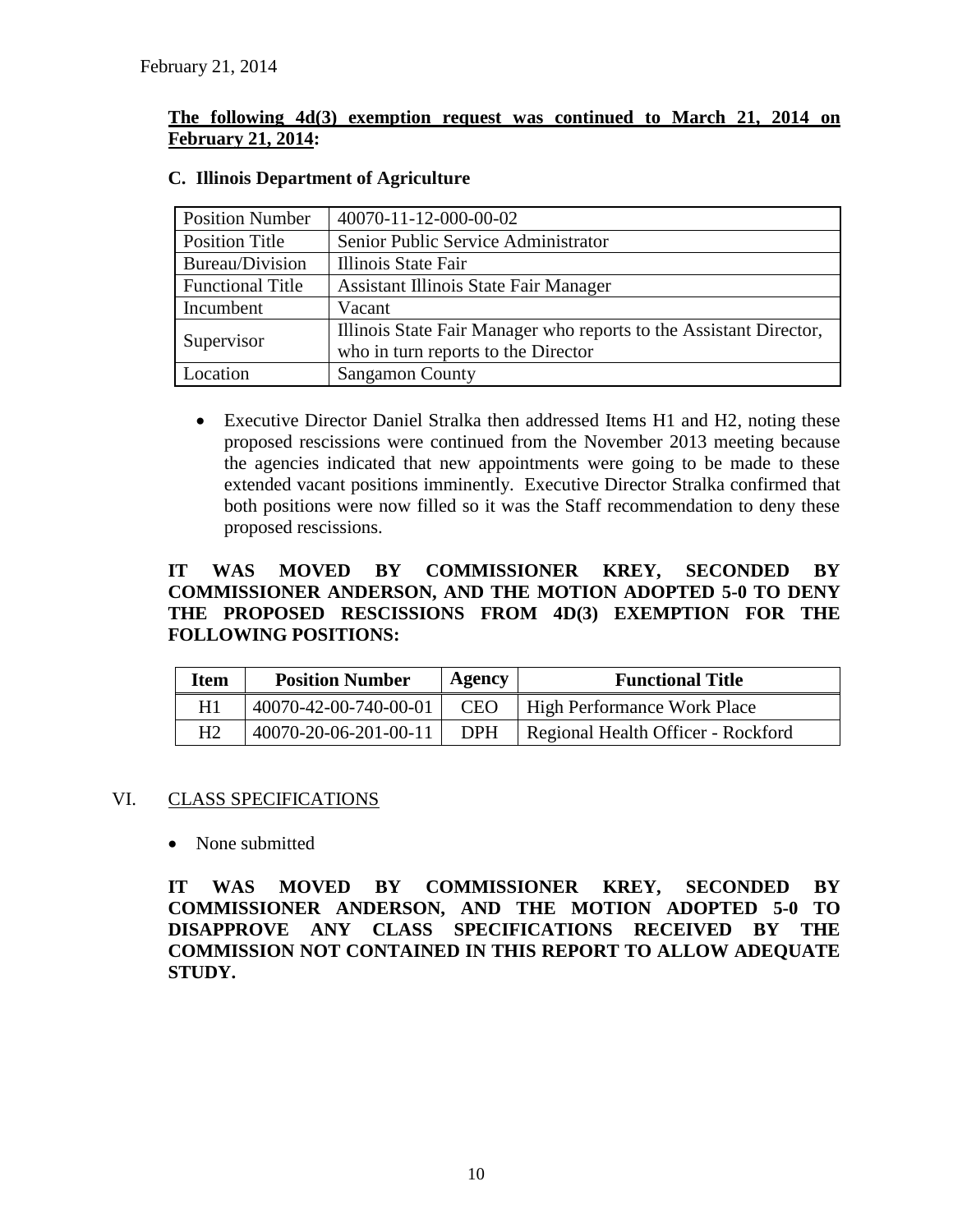### VII. MOTION TO CLOSE A PORTION OF THE MEETING

**IT WAS MOVED BY COMMISSIONER CUMMINGS, SECONDED BY COMMISSIONER ANDERSON, AND BY ROLL CALL VOTE THE MOTION ADOPTED 5-0 TO CLOSE A PORTION OF THE MEETING PURSUANT TO SUBSECTIONS 2(c)(1), 2(c)(4), AND 2(c)(11) OF THE OPEN MEETINGS ACT.**

| <b>FITZGERALD YES</b> |            | <b>ANDERSON</b> | YES |
|-----------------------|------------|-----------------|-----|
| <b>CUMMINGS</b>       | <b>YES</b> | <b>KREY</b>     | YES |
| <b>URLACHER</b>       | <b>YES</b> |                 |     |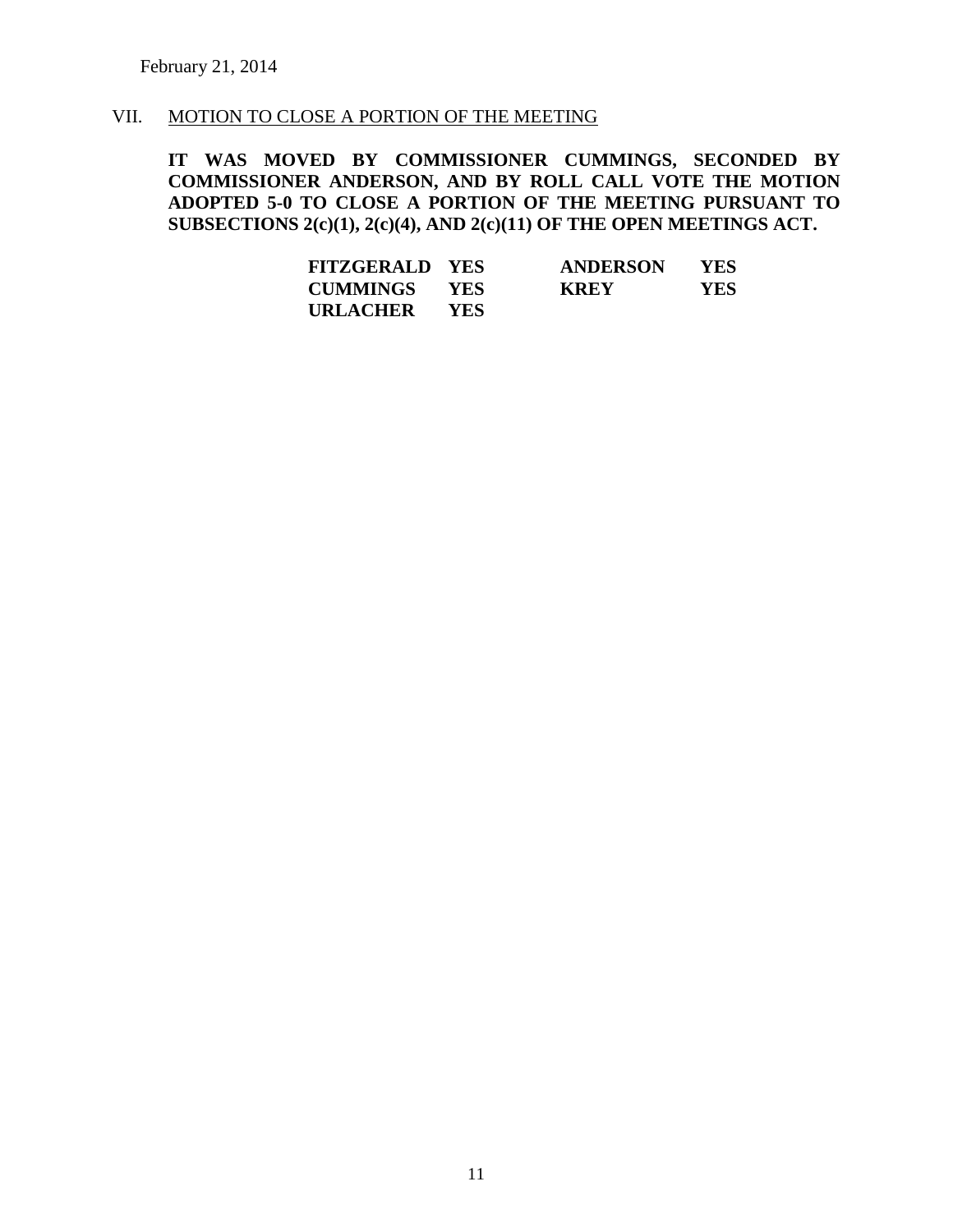#### VIII. RECONVENE THE OPEN MEETING

Upon due and proper notice the regular open meeting of the Illinois Civil Service Commission was reconvened at 160 North LaSalle Street, Suite S-901, Chicago, Illinois at 12:03 p.m.

#### PRESENT

Chairman Garrett P. FitzGerald; James B. Anderson, Anita M. Cummings, Susan Moylan Krey, and Casey Urlacher, Commissioners; Daniel Stralka, Executive Director; Andrew Barris, Assistant Executive Director; and Jeff Shuck (by telephone), Illinois Department of Central Management Services.

#### IX. NON-MERIT APPOINTMENT REPORT

The Personnel Code permits non-merit appointments for a limited period of time, i.e., emergency appointments shall not exceed 60 days and shall not be renewed, and positions shall not be filled on a temporary or provisional basis for more than six months out of any twelve-month period. Consecutive non-merit appointments are not violative of the Code; however, they do present a possible evasion of merit principles and should be monitored.

| <b>Agency</b>                         | 12/31/13 | 1/31/14 | 1/31/13 |
|---------------------------------------|----------|---------|---------|
| <b>Children and Family Services</b>   |          |         |         |
| <b>Employment Security</b>            |          |         |         |
| <b>Healthcare and Family Services</b> |          |         |         |
| <b>Human Services</b>                 |          |         |         |
| Insurance                             |          |         |         |
| <b>Natural Resources</b>              |          |         |         |
| Revenue                               |          |         |         |
| <b>State Police Merit Board</b>       |          |         |         |
| Transportation                        |          |         |         |
| Veterans' Affairs                     |          |         |         |
| <b>Totals</b>                         |          |         |         |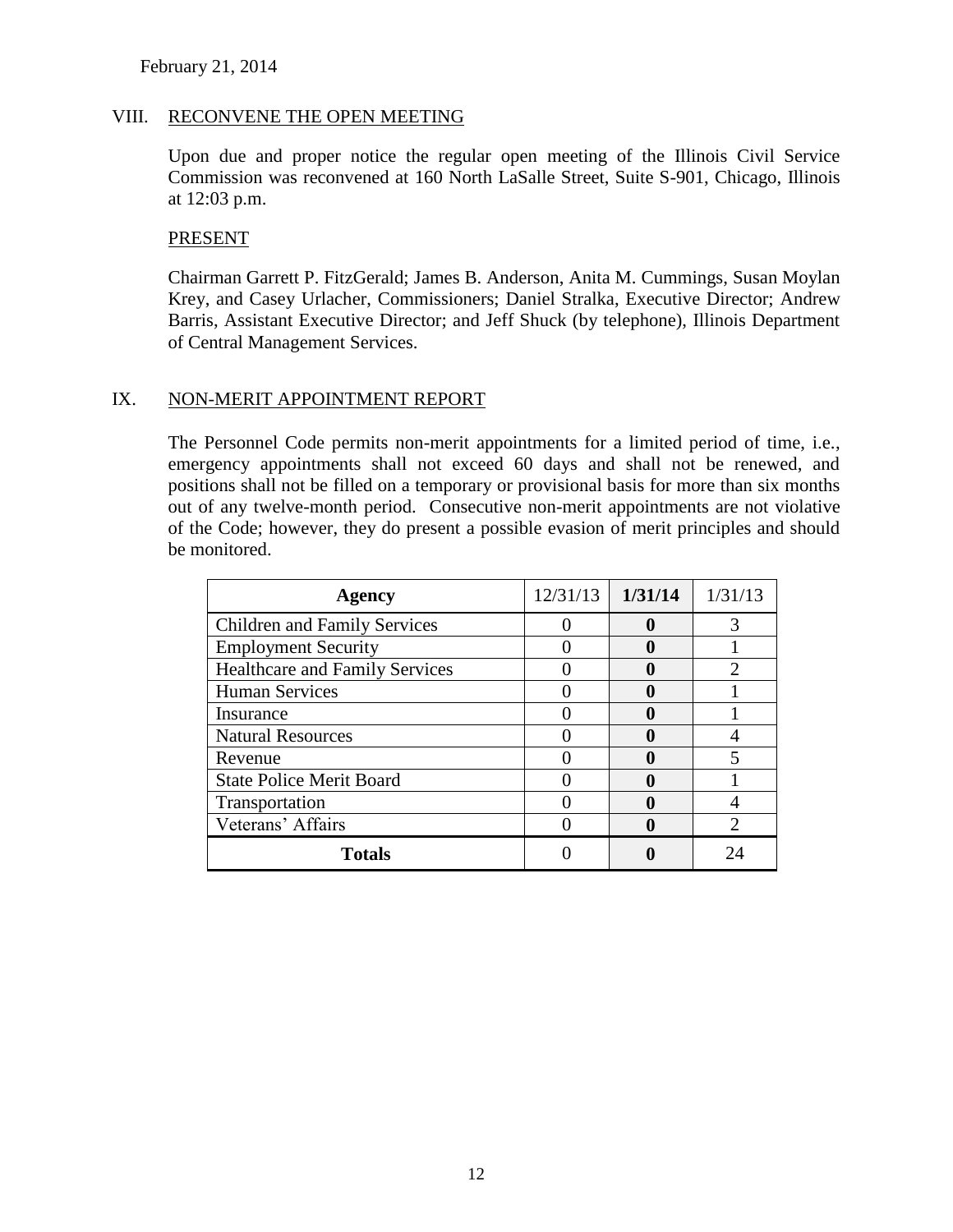#### $X.$  REMANDED APPEAL OF MARIAH WELCH<sup>1</sup>

#### **DA-20-11**

| Employee                                    | Mariah Welch | Appeal Date          | 09/14/10                     |
|---------------------------------------------|--------------|----------------------|------------------------------|
| Agency                                      | Corrections  | <b>Decision Date</b> | 05/20/11                     |
| Type                                        | Discharge    | ALJ                  | <b>Andrew Barris</b>         |
| Circuit Court Decision on Remand of 1/10/14 |              |                      | 60-day suspension in lieu of |
|                                             |              | discharge.           |                              |

**IT WAS MOVED BY COMMISSIONER ANDERSON, SECONDED BY COMMISSIONER CUMMINGS, AND BY ROLL CALL VOTE OF 5-0 THE MOTION ADOPTED TO AFFIRM AND ADOPT THE CIRCUIT COURT'S DIRECTIVE TO IMPOSE A 60-DAY SUSPENSION IN LIEU OF DISCHARGE.**

| <b>FITZGERALD YES</b> |            | <b>ANDERSON</b> | YES. |
|-----------------------|------------|-----------------|------|
| <b>CUMMINGS</b>       | YES        | <b>KREY</b>     | YES. |
| <b>URLACHER</b>       | <b>YES</b> |                 |      |

#### XI. PUBLICLY ANNOUNCED DECISIONS RESULTING FROM APPEALS

#### **S-48-12**

 $\overline{a}$ 

| Employee    | Frank J. Roman III  | <b>Appeal Date</b>   | 03/15/12           |
|-------------|---------------------|----------------------|--------------------|
| Agency      | <b>State Police</b> | <b>Decision Date</b> | 02/10/14           |
| Appeal Type | <b>Suspension</b>   | Proposal for         | Suspension upheld. |
| AL          | Daniel Stralka      | Decision             |                    |

**IT WAS MOVED BY COMMISSIONER CUMMINGS, SECONDED BY COMMISSIONER URLACHER, AND BY ROLL CALL VOTE OF 5-0 THE MOTION ADOPTED TO AFFIRM AND ADOPT THE ADMINISTRATIVE LAW JUDGE'S PROPOSAL THAT THE WRITTEN CHARGES HAVE BEEN PARTIALLY PROVEN AND WARRANT THE 20-DAY SUSPENSION FOR THE REASONS SET FORTH IN THE PROPOSAL FOR DECISION DATED FEBRUARY 10, 2014.**

| <b>FITZGERALD YES</b> |            | <b>ANDERSON</b> | YES  |
|-----------------------|------------|-----------------|------|
| <b>CUMMINGS YES</b>   |            | <b>KREY</b>     | YES. |
| <b>URLACHER</b>       | <b>YES</b> |                 |      |

<sup>&</sup>lt;sup>1</sup> The Administrative Law Judge's Proposal for Decision dated May 6, 2011 recommended a 60-day suspension in lieu of discharge. On May 11, 2011 the Commission's final decision was a 14-day suspension in lieu of discharge. On Administrative Review (11-MR-307 and 4-12-0114), the Appellate Court affirmed the Circuit Court's judgment affirming the Commission's decision that it had jurisdiction but reversed the Commission's decision to decrease Welch's suspension. The case was remanded to the Circuit Court with directions to remand to the Commission, directing it to reinstate the 60-day suspension proposed by the Administrative Law Judge. The Circuit Court's order of remand was received by the Commission on January 17, 2014.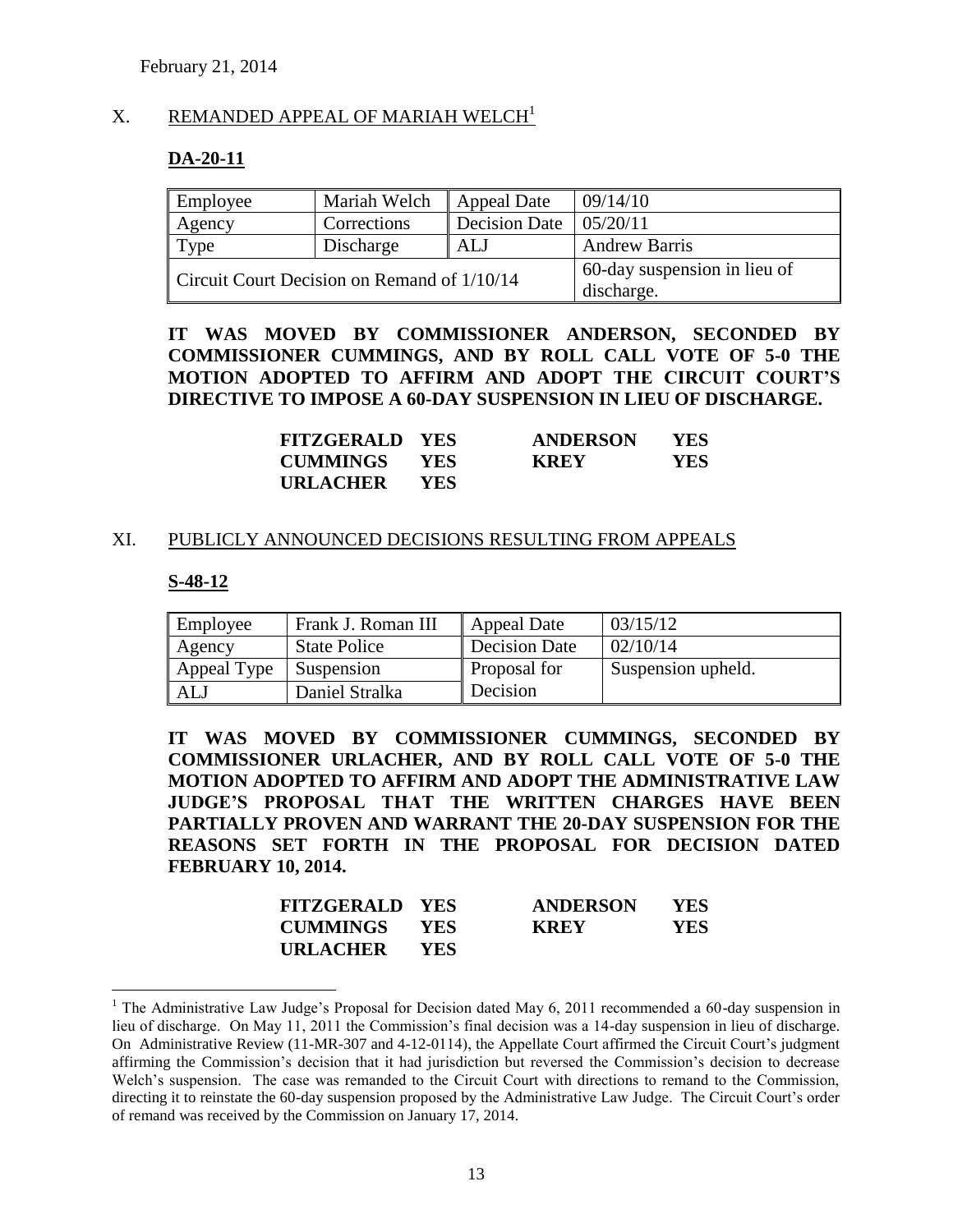# $LA - 7 - 12<sup>2</sup>$

| Employee    | Katherine Levin                          | <b>Appeal Date</b> | 08/10/11      |
|-------------|------------------------------------------|--------------------|---------------|
| Agency      | <b>Educational Labor Relations Board</b> | Decision Date      | 01/15/14      |
| Appeal Type | Lavoff                                   | Proposal for       | No violation. |
| ALJ         | <b>Andrew Barris</b>                     | Decision           |               |

**IT WAS MOVED BY COMMISSIONER ANDERSON, SECONDED BY COMMISSIONER CUMMINGS, AND BY ROLL CALL VOTE OF 5-0 THE MOTION ADOPTED TO AFFIRM AND ADOPT THE ADMINISTRATIVE LAW JUDGE'S PROPOSAL THAT NO VIOLATION OF THE PERSONNEL CODE OR PERSONNEL RULES HAS BEEN PROVEN BY A PREPONDERANCE OF THE EVIDENCE FOR THE REASONS SET FORTH IN THE PROPOSAL FOR DECISION DATED JANUARY 15, 2014.**

| <b>FITZGERALD YES</b> |            | <b>ANDERSON</b> | YES. |
|-----------------------|------------|-----------------|------|
| <b>CUMMINGS YES</b>   |            | <b>KREY</b>     | YES  |
| <b>URLACHER</b>       | <b>YES</b> |                 |      |

### **LA-41-13**

| Employee    | Robert R. Gesualdo         | Appeal Date         | 04/18/13      |
|-------------|----------------------------|---------------------|---------------|
| Agency      | <b>Employment Security</b> | Decision Date       | 01/22/14      |
| Appeal Type | Layoff                     | <b>Proposal for</b> | No violation. |
| <b>ALJ</b>  | <b>Andrew Barris</b>       | Decision            |               |

**IT WAS MOVED BY COMMISSIONER URLACHER, SECONDED BY COMMISSIONER ANDERSON, AND BY ROLL CALL VOTE OF 5-0 THE MOTION ADOPTED TO AFFIRM AND ADOPT THE ADMINISTRATIVE LAW JUDGE'S PROPOSAL THAT NO VIOLATION OF THE PERSONNEL CODE OR PERSONNEL RULES HAS BEEN PROVEN BY A PREPONDERANCE OF THE EVIDENCE FOR THE REASONS SET FORTH IN THE PROPOSAL FOR DECISION DATED JANUARY 22, 2014.**

| <b>FITZGERALD YES</b> |            | <b>ANDERSON</b> | YES. |
|-----------------------|------------|-----------------|------|
| <b>CUMMINGS</b>       | <b>YES</b> | <b>KREY</b>     | YES. |
| <b>URLACHER</b>       | YES.       |                 |      |

### **RV-13-13**

 $\overline{a}$ 

| Employee    | Katherine Levin          | <b>Appeal Date</b>  | 09/27/12                         |
|-------------|--------------------------|---------------------|----------------------------------|
|             | <b>Educational Labor</b> | Decision            | 01/15/14                         |
| Agency      | <b>Relations Board</b>   | l Date              |                                  |
| Appeal Type | <b>Rule Violation</b>    | <b>Proposal for</b> | Violation of Section 302.570 (b) |
| AL J        | <b>Andrew Barris</b>     | Decision            | of the Personnel Rules.          |

 $2$  LA-7-12 and RV-13-13 were consolidated pursuant to Section 1.212 of the Rules of the Civil Service Commission.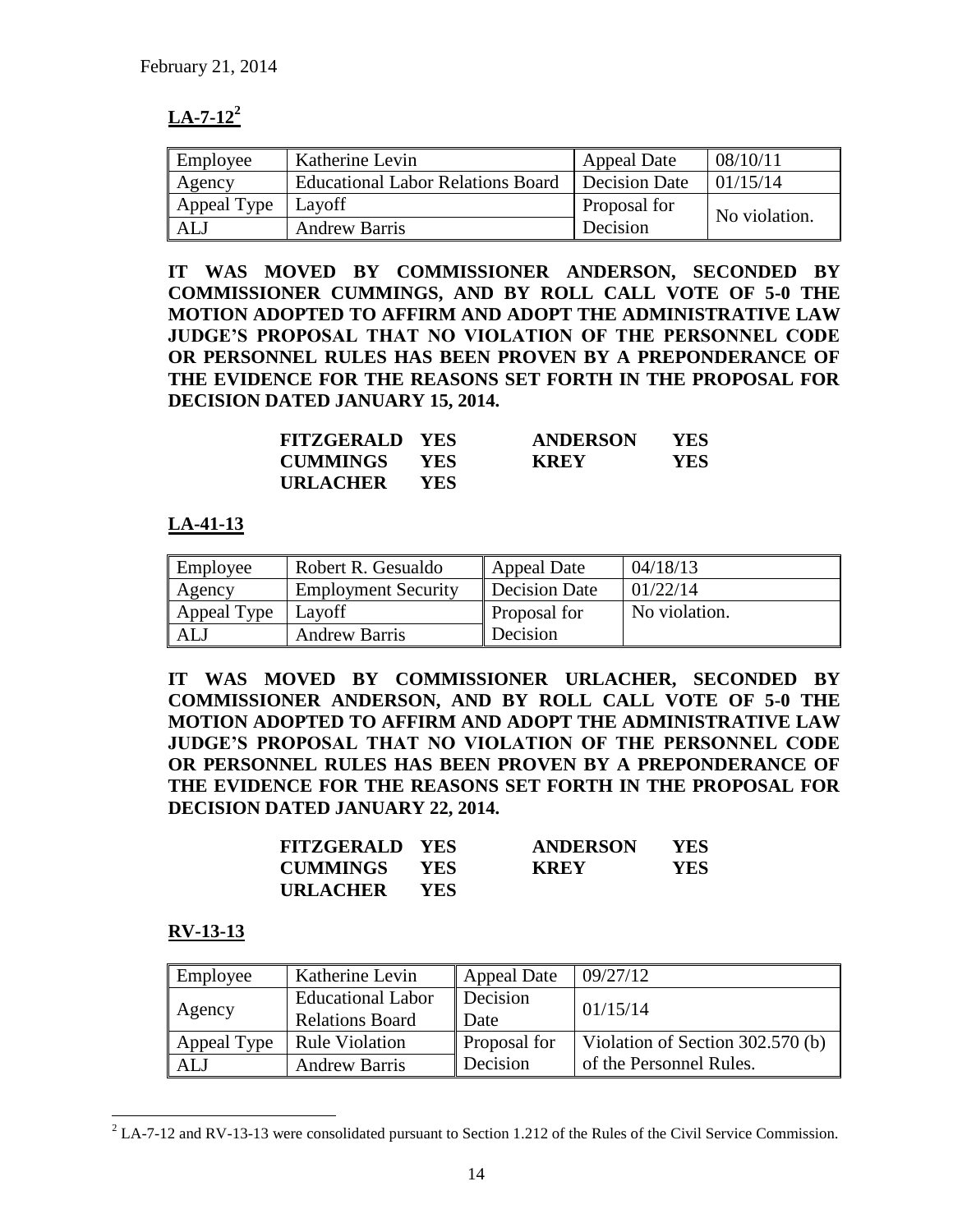**IT WAS MOVED BY COMMISSIONER CUMMINGS, SECONDED BY COMMISSIONER KREY, AND BY ROLL CALL VOTE OF 5-0 THE MOTION ADOPTED TO AFFIRM AND ADOPT THE ADMINISTRATIVE LAW JUDGE'S PROPOSAL THAT A VIOLATION OF SECTION 302.570(B) OF THE PERSONNEL RULES OCCURRED WHEN LEVIN WAS NOT PLACED ON A REEMPLOYMENT LIST OR RECALLED FROM SUCH A LIST. THE AGENCY IS DIRECTED TO COME INTO COMPLIANCE WITH THE PERSONNEL RULES.** 

| <b>FITZGERALD YES</b> |            | <b>ANDERSON</b> | YES |
|-----------------------|------------|-----------------|-----|
| <b>CUMMINGS YES</b>   |            | <b>KREY</b>     | YES |
| URLACHER              | <b>YES</b> |                 |     |

### **RV-32-13**

| Employee    | Pamela Benson        | <b>Appeal Date</b>   | 02/22/13      |
|-------------|----------------------|----------------------|---------------|
| Agency      | Corrections          | <b>Decision Date</b> | 01/23/14      |
| Appeal Type | Rule Violation       | Proposal for         | No Violation. |
| ALJ         | <b>Andrew Barris</b> | Decision             |               |

**IT WAS MOVED BY COMMISSIONER CUMMINGS, SECONDED BY COMMISSIONER KREY, AND BY ROLL CALL VOTE OF 5-0 THE MOTION ADOPTED TO REMAND IT TO THE ADMINISTRATIVE LAW JUDGE FOR THE PURPOSE OF TAKING ADDITIONAL EVIDENCE AND SOLICITING ADDITIONAL ARGUMENT PURSUANT TO SECTION 1.290 OF THE RULES OF THE CIVIL SERVICE COMMISSION.** 

### XII. APPEALS DISMISSED WITH NO DECISION ON MERITS

### **DA-16-14**

| Employee    | Andrew R. Garrett    | Appeal Date          | 12/27/13                      |
|-------------|----------------------|----------------------|-------------------------------|
| Agency      | Revenue              | <b>Decision Date</b> | 01/21/14                      |
| Appeal Type | Discharge            | Proposal for         | Dismissed subject to approval |
| ALJ         | <b>Andrew Barris</b> | Decision             | of Commission; charges        |
|             |                      |                      | voluntarily withdrawn.        |

#### **DA-20-14**

| Employee                | Scott S. Conder      | Appeal Date         | 01/10/14                      |
|-------------------------|----------------------|---------------------|-------------------------------|
| Agency                  | Corrections          | Decision Date       | 02/03/14                      |
| Appeal Type   Discharge |                      | <b>Proposal for</b> | Dismissed subject to approval |
| ALJ                     | <b>Andrew Barris</b> | Decision            | of Commission; withdrawn.     |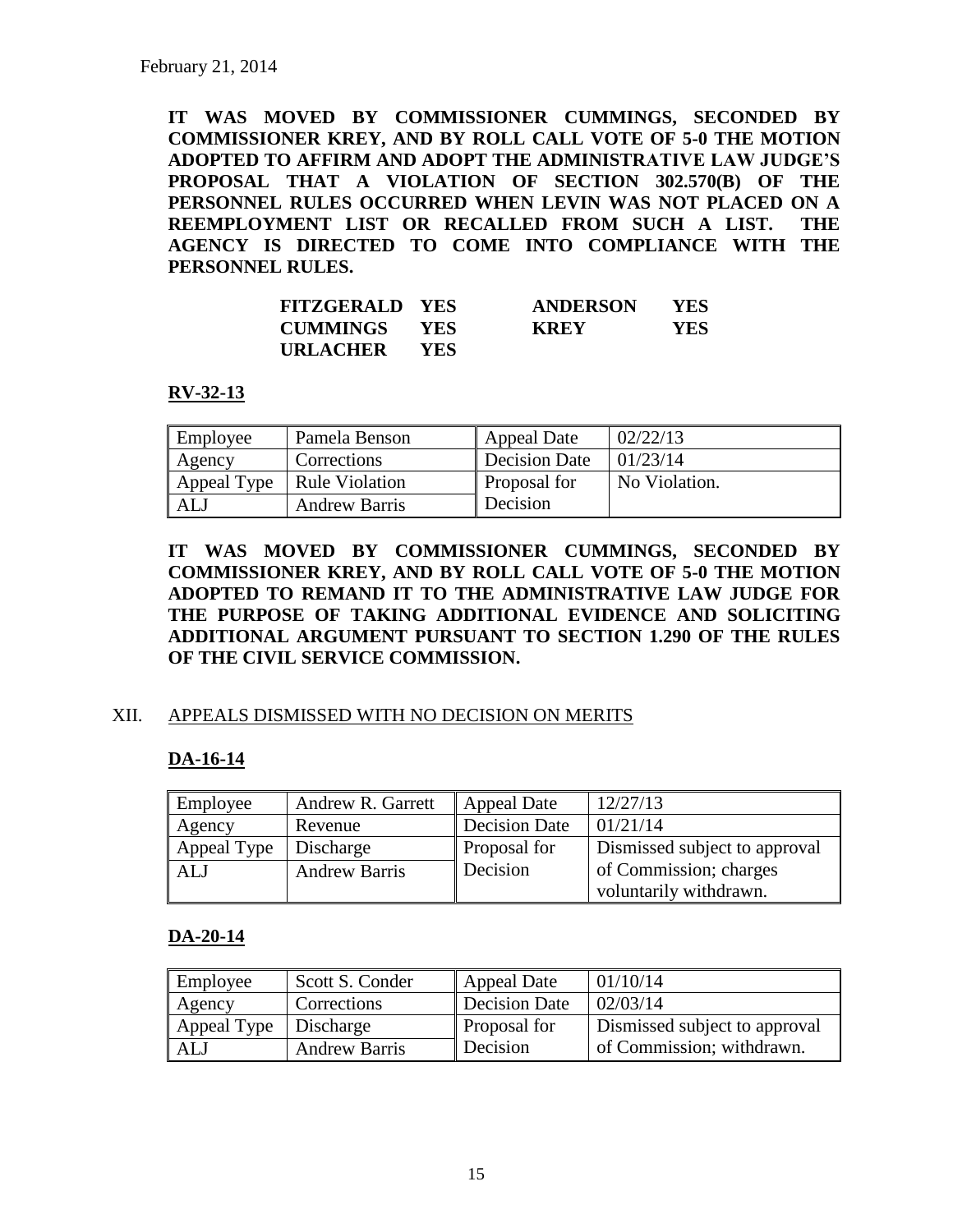### **IT WAS MOVED BY COMMISSIONER ANDERSON, SECONDED BY COMMISSIONER URLACHER, AND BY ROLL CALL VOTE OF 5-0 THE MOTION ADOPTED TO AFFIRM AND ADOPT THE ADMINISTRATIVE LAW JUDGE'S PROPOSALS TO DISMISS THE APPEALS.**

| <b>FITZGERALD YES</b> |       | <b>ANDERSON</b> | <b>YES</b> |
|-----------------------|-------|-----------------|------------|
| <b>CUMMINGS YES</b>   |       | <b>KREY</b>     | YES.       |
| URLACHER              | - YES |                 |            |

#### XIII. AMENDMENT TO THE PERSONNEL RULES

Assistant Executive Director Andrew Barris explained to the Commissioners that there was a proposed amendment to Section 302.795 to add language regarding an agency's placement of an employee on administrative leave. The additional language allows an agency to relieve an employee from "normal" duties through administrative leave while also assigning the employee "alternative duties." The employee would remain on paid status and must be available to the employer upon request. The agency would have to determine whether alternative duties exist and inform any applicable investigative body and the Director of the Illinois Department of Central Management Services of the need for the administrative leave and any reassignment to alternative duties. Jeff Shuck, Legal Services-Illinois Department of Central Management Services, concurred with this presentation. Executive Director Daniel Stralka explained that the Commissioners need not take any action on this agenda item unless they want to disapprove of the amendment.

#### **Section 302.795 Administrative Leave**

- a) With the approval of the Director of Central Management Services ("CMS"), an agency head may relieve an employee from normal duty when extraordinary circumstances and the best interest of the agency and the State of Illinois will be served in doing so.
	- 1) For purposes of this Section, normal duty is defined as those regularlyassigned duties for which the employee is responsible on the date the employee is placed on administrative leave.
	- 2) The employing agency shall determine, as soon as is practicable under the circumstances, whether alternative duties exist, consistent with all applicable laws, rules, and collective bargaining agreements, that may be performed by the employee in lieu of administrative leave. Whether placed on administrative leave or temporarily reassigned to such alternative duties, an employee must follow all directives of the employing agency, including those regarding contact with individuals and materials involved in the matter resulting in the employee being placed on administrative leave or temporarily reassigned.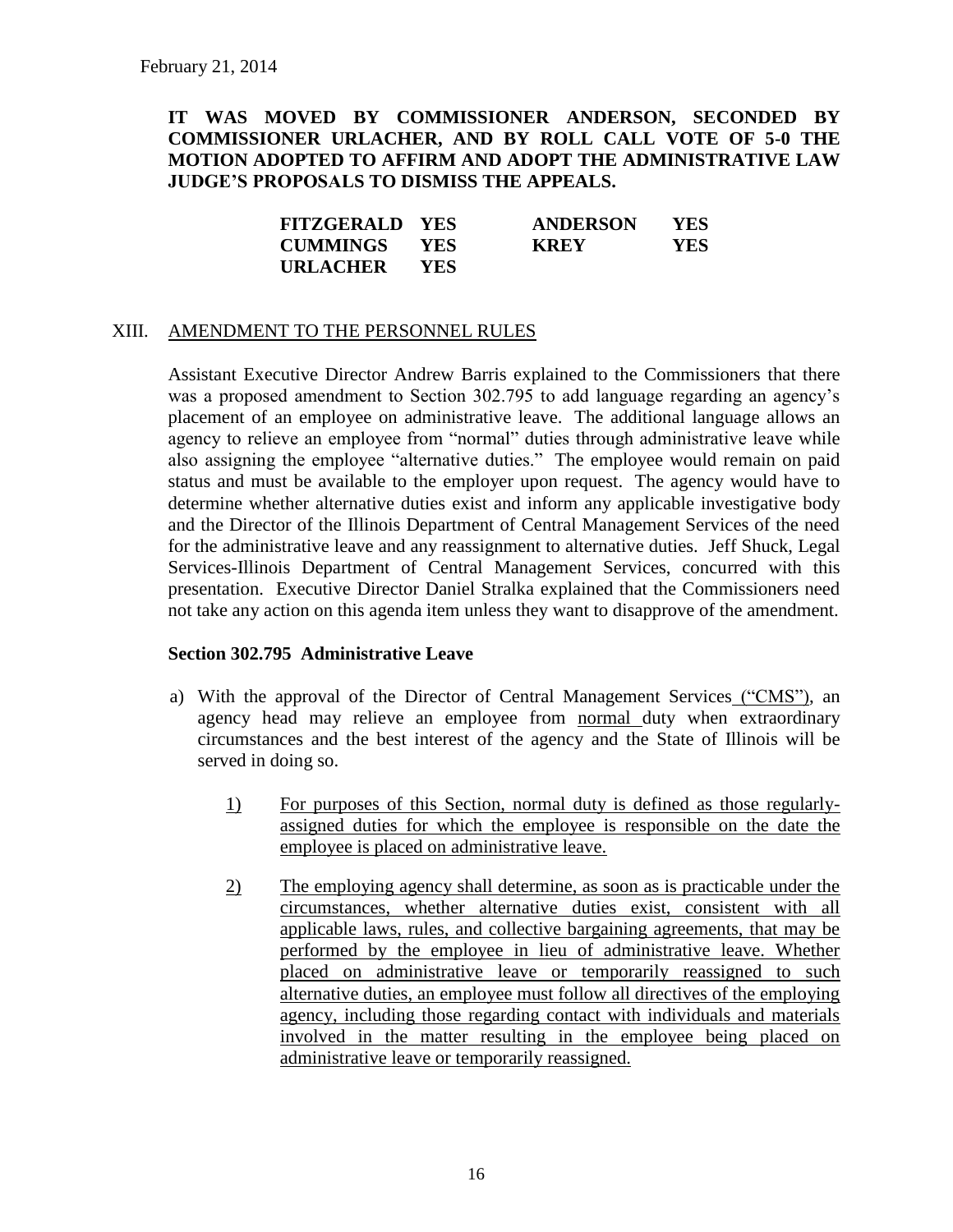### February 21, 2014

- 3) While on administrative leave, an employee remains in pay status and must be available to the employing agency upon request. Except as otherwise required by law, an employee on administrative leave who for any reason needs or desires to be unavailable must request and utilize applicable accrued benefit time. The employing agency may require that an employee whose regularly scheduled work hours are not consistent with the agency's normal business hours be available during those normal business hours.
- 4) Secondary employment is generally discouraged while an employee is on administrative leave. An employee on administrative leave is prohibited from engaging in secondary employment during the employee's normally scheduled work hours. In addition to the conditions contained in this Section, any secondary employment request is subject to review and approval under an employing agency's policies, procedures, and forms for secondary employment.
- b) Circumstances warranting this leave must be of an extraordinary nature and are limited to those situations where no alternative means, such as suspension or temporary reassignment of an employee, will adequately protect the best interest of the agency and the State of Illinois.
- c) Duration of an administrative leave shall be no longer than necessary to protect the best interest of the agency and the State of Illinois. The leave shall initially be for no longer than 60 calendar days, but may be extended for additional periods of time, not to exceed 60 days each, for only assolong as is necessary to protect the best interest of the agency and the State of Illinois.

Where a matter is referred to an investigative body, whether inside or outside the employing agency, including, but not limited to, an Inspector General or the Illinois State Police, the employing agency shall contact the investigating authority as soon as is practicable after placing an employee on administrative leave. The employing agency shall determine, including through discussion with the investigating authority, whether the employing agency should proceed to address the underlying matter independent of the investigating authority. At a minimum, the employing agency shall contact any investigating authority prior to each extension of administrative leave to determine whether continued use of administrative leave is warranted in light of such investigation and such contact shall be reported to CMS. Prior to seeking an extension of administrative leave, the employing agency shall reassess whether the employing agency should proceed to address the underlying matter independent of the investigating authority.

d) Administrative leave shall not be used as an alternative to Suspension Pending Decision on Discharge or Suspension Pending Judicial Verdict pursuant to Section 302.710 and Section 302.785 of this Part.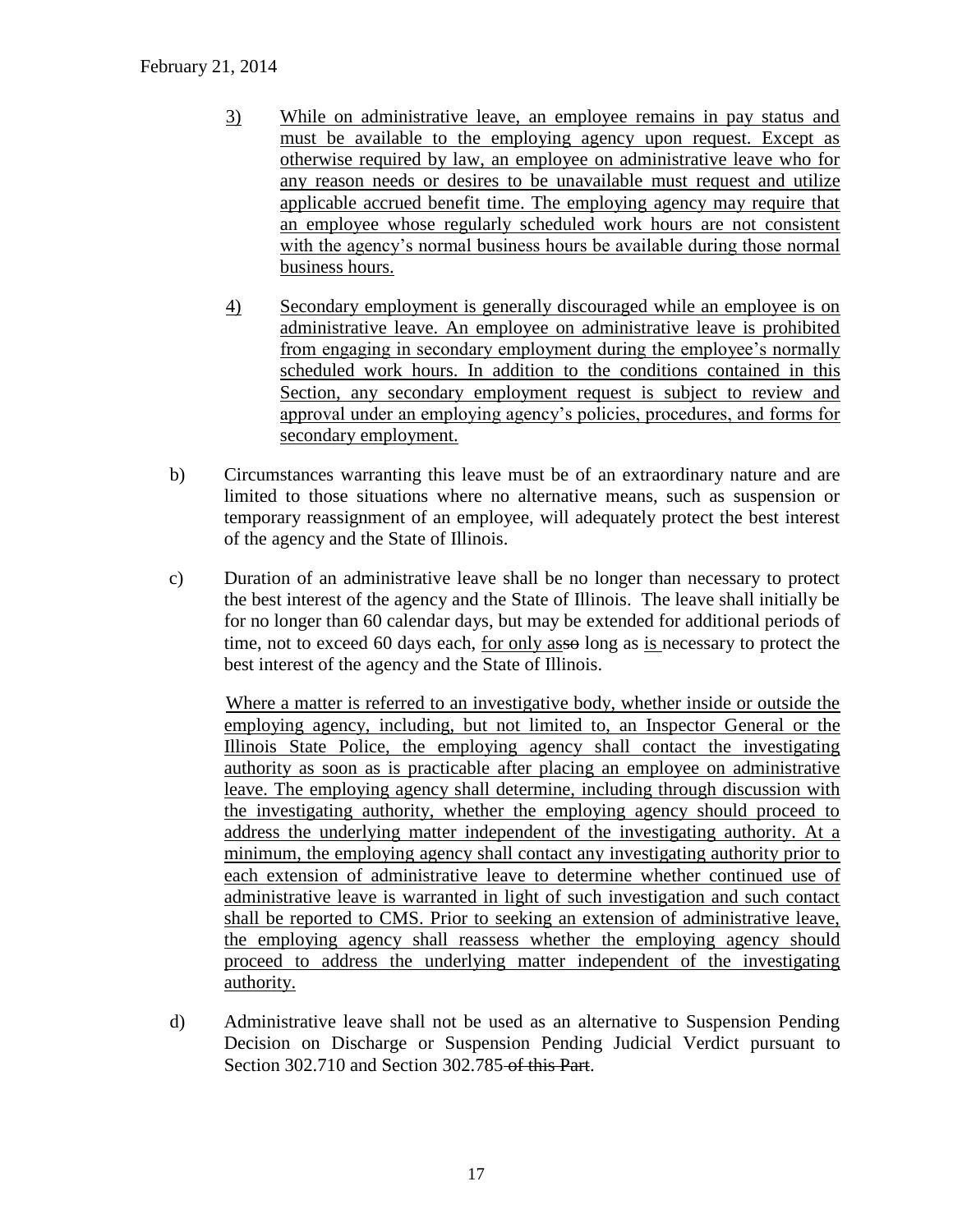- e) Administrative leave shall not be allowed in lieu of vacation, sick leave, personal business leave or any other type of paid or unpaid leave when the other leave is appropriate, nor shall administrative leave be used to circumvent rules governing limits on other leaves available to an employee.
- f) The employing agency will immediately provide the affected employee written notice of the administrative leave, and the agency shallwill also immediately report any administrative leave to CMS the Department of Central Management Services as soon as is practicable, but no longer than 5 business days after the affected employee is placed on administrative leave.
- g) In addition to placing the affected employee on administrative leave, the employing agency shall separately report to the Director of CMS in detail its justification for placing the employee on administrative leave and why temporary reassignment to alternative duties, a suspension or other means of protecting the best interest of the agency and the State of Illinois are not available. This report shall be filed as soon as practicable, but no longer than 10 business days after the affected employee is placed on administrative leave. This report of justification shall be considered confidential pursuant to 80 Ill. Adm. Code 304.40.
- h) Failure by an employee to comply with this Section or the directions provided by the employing agency with respect to administrative leave may result in discipline, up to and including discharge.

(Source: Amended at 38 Ill. Reg. \_\_\_\_\_\_\_\_, effective \_\_\_\_\_\_\_\_\_\_\_\_\_\_\_\_\_\_\_\_)

## XIV. STAFF REPORT

Executive Director Daniel Stralka reported that:

- The Commission's CFO position remains vacant and he has assumed most of the responsibilities until a replacement is appointed.
- Andrew Barris put together a searchable database of Commission decisions for use by Administrative Law Judges in preparing Proposals for Decision and other appeal determinations. This will better enable the Commission to rely on historical precedent in making appeal final decisions.

Executive Director Stralka made a brief presentation to the Commissioners regarding the benefits and drawbacks of making audio recordings of Commission meetings to be used in preparation of meeting minutes. After a discussion in which all Commissioners participated, it was the consensus of the Commissioners to continue the current practice and allow the Staff to conduct some additional research on this issue.